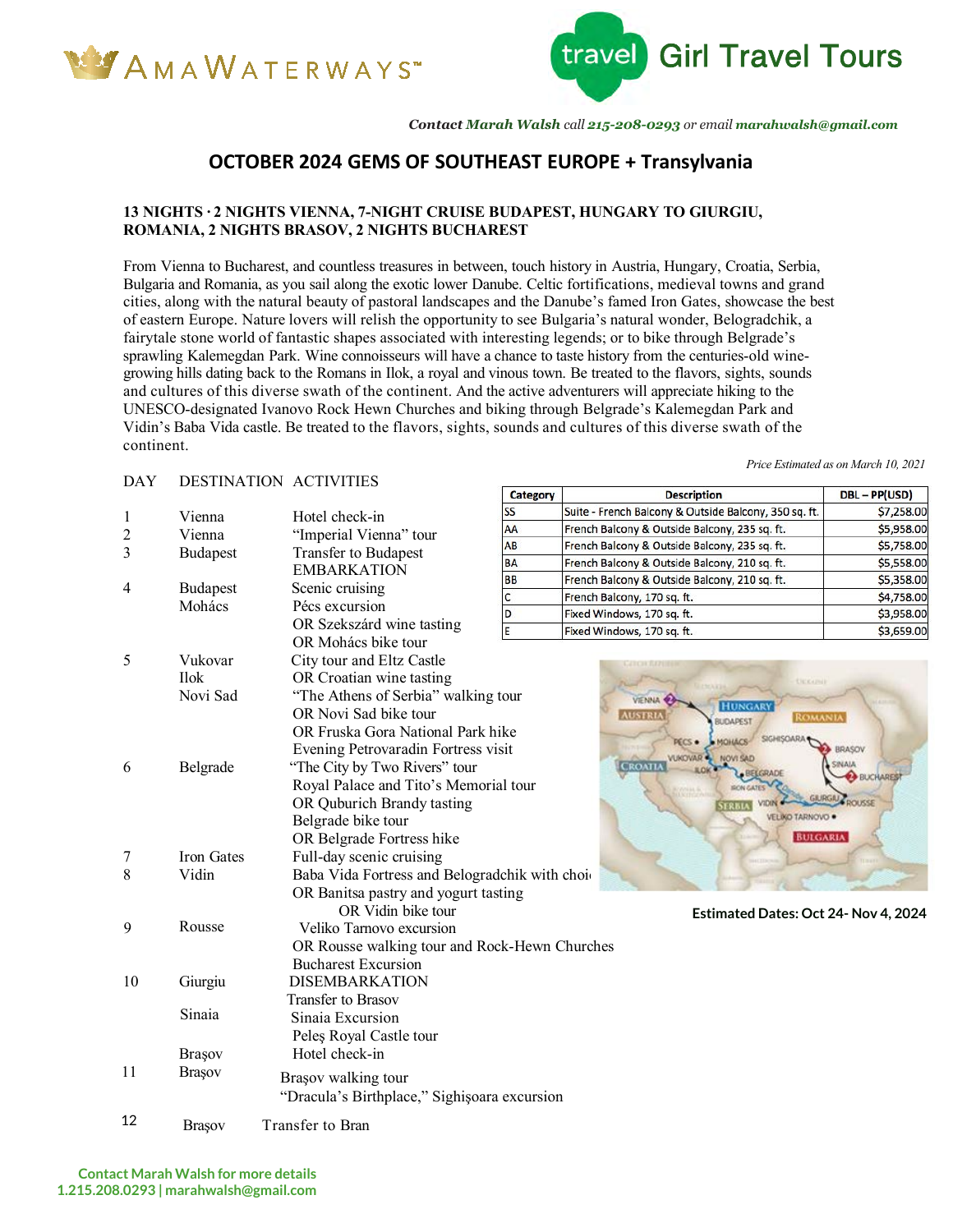



## **2021 GEMS OF SOUTHEAST EUROPE**

**AJ**

|    | <b>Bran</b>      | Dracula's Castle visit   |  |
|----|------------------|--------------------------|--|
|    | <b>Bucharest</b> | Hotel check-in           |  |
| 13 | <b>Bucharest</b> | "Paris of the East" tour |  |
|    |                  | OR Old Town walking tour |  |
| 14 | <b>Bucharest</b> | Return flight home       |  |

**Day 1, ARRIVE IN VIENNA, AUSTRIA.** Arrive in Vienna and transfer to your hotel.

**Day 2, VIENNA.** The "City of Waltzes" offers a treasure trove of gems just waiting to be discovered on your city tour. See the majestic Opera House and the former Imperial Palace of the Habsburgs before concluding in Vienna's historic city center. (B)

**Day 3, VIENNA – BUDAPEST, HUNGARY – EMBARKATION.** Transfer from Vienna via motorcoach to Budapest where you'll be taken on a city tour. Visit the UNESCO-listed Castle Hill district, Fisherman's Bastion, St. Stephen's Basilica and the Chain Bridge. (B,D)

**Day 4, MOHÁCS – PÉCS.** Enjoy a scenic morning cruise to Mohács. You'll then visit Pécs, founded more than 2,000 years ago by the Romans. Visit the UNESCO-designated Christian Necropolis; St. Peter's Basilica, the city's main Catholic cathedral along with its catacombs; and Széchenyi Square, the heart of Old Town Pécs. You will also see the Mosque of Pasha Qasim the Victorious, one of the symbols of the city. Or for wine connoisseurs, you'll want to go to the Szekszárd wine region, one of the oldest red-wine-growing areas in Hungary, established more than 2,000 years ago. You may also take an exhilarating guided bike tour around Mohács. (B,L,D)

**Day 5, VUKOVAR, CROATIA – NOVI SAD, SERBIA.** Vukovar is a Croatian symbol of resistance, which you'll better understand on your city tour showcasing the Ovčara Memorial and Eltz Castle. Alternatively, choose a wine tasting in Ilok, a center of wine production since Roman times, where you'll sample its famous Grasevina, Traminac and Frankovka wines. Back on board, cruise to Novi Sad, sometimes called the "Serbian Athens." Discover Novi Sad on a walking tour to Dunavski Park and through Stari Grad, the Old Town center. If you prefer a more active exploration, join a guided biking tour or hike through Fruska Gora National Park. During the evening, visit Petrovaradin Fortress, a mighty stronghold no enemy has ever breached. (B,L,D)

**Day 6, BELGRADE.** Explore Serbia's capital, Belgrade, on a city tour, which includes the Kalemegdan Fortress and the Serbian Orthodox Temple of St. Sava. Visit the Royal Palace, the official residence of the Serbian Royal Family; and then tour the House of Flowers, the mausoleum of Marshal Tito, who became the first President of Yugoslavia. Alternatively, you can enjoy a taste of the region by sampling Serbian plum brandy, Šlivovitz, and delicious local delights at the Quburich Distillery. Later in the afternoon, for those wishing a more active adventure, join a guided bike tour or hike to Belgrade Fortress. (B,L,D)

**Day 7, SCENIC CRUISING THROUGH THE IRON GATES.** The Iron Gates is one of Europe's most aweinspiring natural wonders. The Danube narrows as it winds through a series of magnificent gorges between the Carpathian and Balkan mountains, forming a natural border between Serbia and Romania. The ancient King Decebalus, the last king of Dacia, is proudly carved into the mountainside and always captivates travelers.  $(B,L,D)$